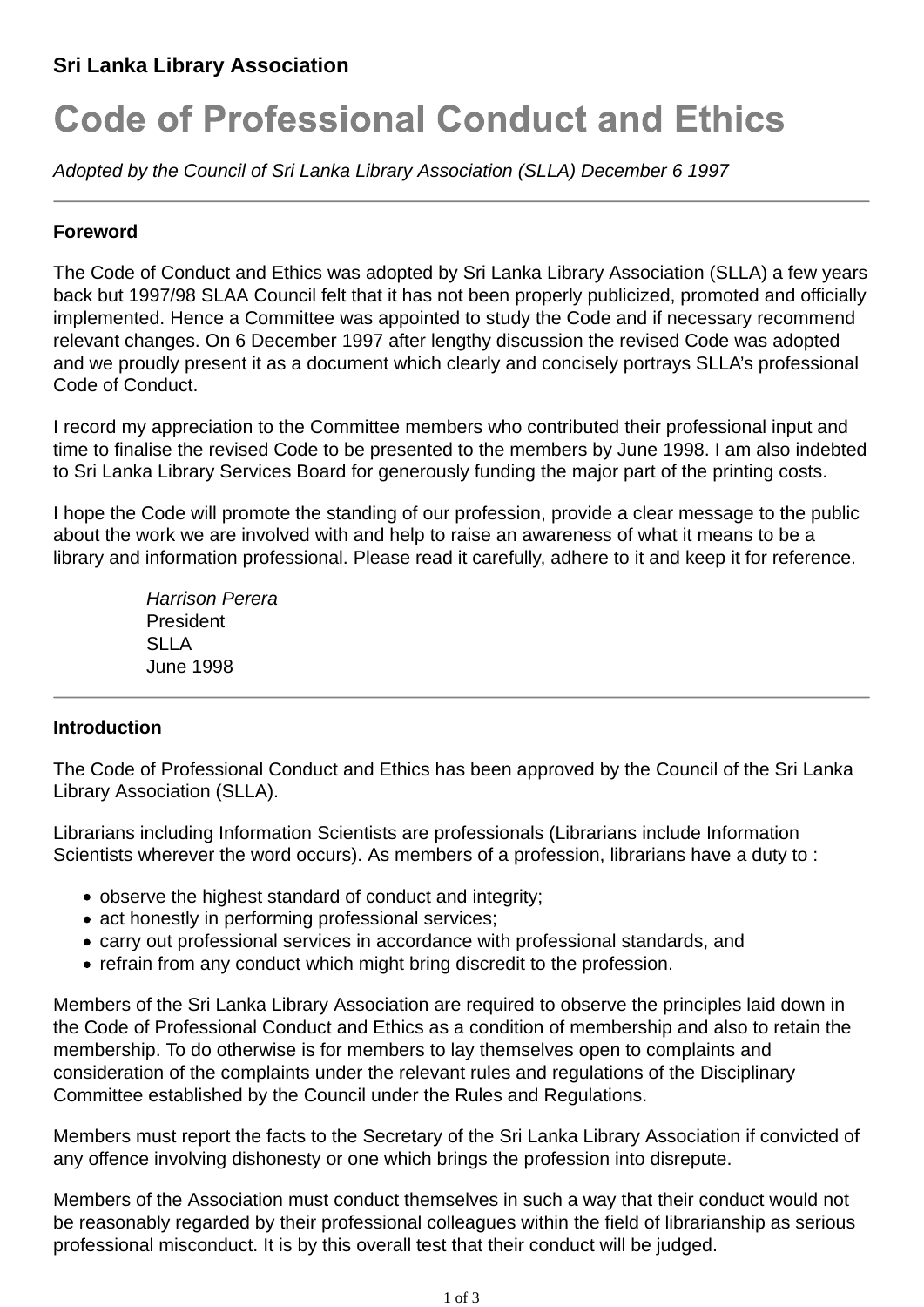The principles of conduct towards which Librarians should strive have been embodied in the following broad categories:

- Responsibility to the employing organization, community and users
- Responsibility to the profession and practices
- Responsibility to the professional body (SLLA)

# **Responsibility to the Community and Users**

- 1. Shall give highest priority to users when acting in the capacity of a Librarian.
- 2. Shall render professional services for the benefit of the community and shall seek opportunities to be of constructive service.
- 3. Shall have an obligation towards facilitating the free flow of information and ideas and to protect and promote the rights of every individual to have free and equal access to sources of information, without discrimination, and within the limits of the law.
- 4. Shall encourage the free flow of information and protect against the unlawful withholding of information and the imposition of censorship.
- 5. Shall provide best possible service to all persons without discrimination.
- Shall endeavour to keep abreast of the latest developments in Library and Information 6. Science in order to provide the best possible service.
- 7. Shall always be courteous in one's relationships with others and be careful in the choice of words and action so that one may not be interpreted as being derogatory or offensive to others.
- Shall preserve one's objectivity and judgement and shall not be influenced by one's 8. self-interest or other factors, always maintaining the highest standards of personal integrity.

# **Responsibilities to the Profession and Practices**

Members shall:

- 9. respect fellow members of the profession.
- 10. guide and assist junior members and students of the profession to develop themselves.
- 11. encourage younger professionals by exemplary service and conduct.
- 12. not seek undue publicity to show that one is superior to fellow professionals or attempt to injure, maliciously or falsely, the professional reputation, practice or employment of other professionals.
- 13. refrain from undertaking services which fall outside the areas of one's competence and shall refer the persons seeking such services to another competent professional.
- 14. endeavour to keep abreast of the advancement of knowledge and skills, and participate in all activities which contribute to the ongoing development of professionalism and then to national development.
- 15. build his reputation on merit and shall not compete unfairly.
- 16. take every opportunity to enhance the image, status and reputation of the profession with the clients and the general public.
- 17. not attempt to supplant another professional by unfair means and shall not use the advantage of a privileged position to compete unfairly with other professionals.
- 18. give proper credit for professional work to those to whom credit is due and acknowledge the contributions of others.

# **Responsibilities to the Professional Body - Sri Lanka Library Association**

- 19. be bound by the rules and regulations of the Sri Lanka Library Association.
- 20. cooperate in extending, developing and encouraging the effectiveness of the Association by interchanging information and experiences with other professionals.
- 21. interact with and encourage one's fellow members for the advancement and success of the